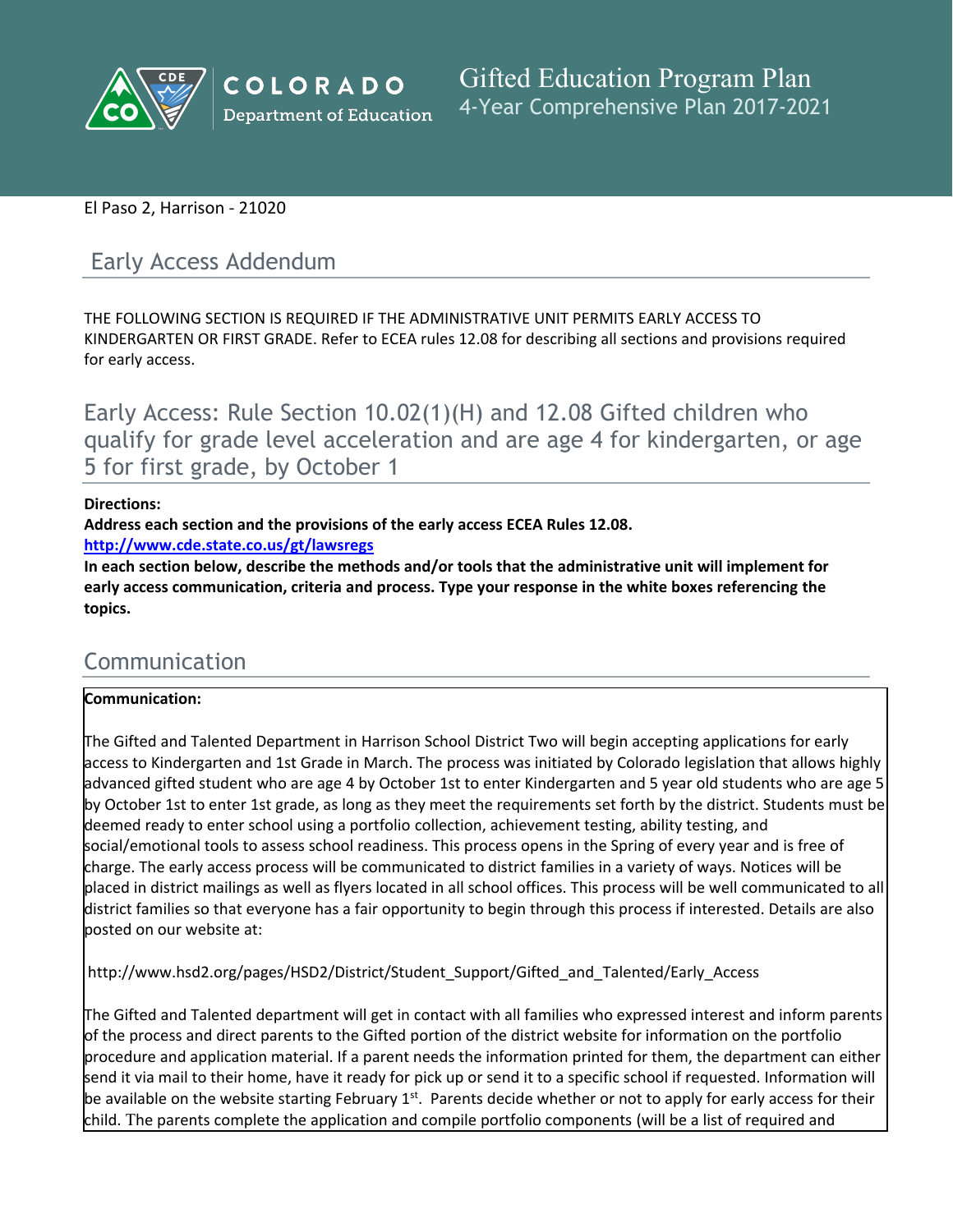

suggested items). The letter will notify parents to not relinquish preschool spots until final decision has been made regarding early access

All school registrars will be informed of this process, so that any time a request comes in, the parent is referred to the Gifted and Talented Department at the Administration building if they have further questions or need further assistance.

# **Aptitude:**

The Gifted and Talented department will schedule a window in March whereby parents will be able to bring their child and their child's portfolio into our department. The portfolio must include a letter of recommendation from a professional (preschool teacher if enrolled), a parent questionnaire, and student work demonstrating their knowledge of number sense, beginning alphabet sounds, shapes, colors and writing. At that time, the child will be interviewed both academically as well as social/emotionally and a determination will be made as to whether the child can be advanced to a second round of testing. The Kindergarten and/or 1st grade interview might include but is not limited to basic skills and knowledge of numbers, letter names and sounds, shapes, colors, counting, writing their name, rhyming, beginning sounds. Additionally, the interview might also include Kindergarten and/or 1st grade district math assessment (includes adding, Subtracting, comparing numbers, patterns, number lines, etc).

# **Achievement:**

The Gifted and Talented department will also schedule a time with the family for further testing. Primary teachers will administer the following academic assessments: Test of Early Reading (TERA) and the Test of Early Math (TEMA) and a school psychologist will administer the Reynolds Intellectual Assessment Scales (RIAS) ability test. We will be looking for scores that indicate that a student is ready to enter school early. 97<sup>th</sup> percentile will be the standard we are looking for, but again, the entire body of evidence will be used to make the decision to grant early access to school for a child.

# **Performance:**

The parents complete the application and compile portfolio components. This portfolio will include a letter from a professional (preschool teacher, doctor, etc) as well as evidence of the child's performance abilities in all areas of the curriculum. A list of suggested (worksheets, drawing, writing samples, number skills, etc.) examples will be included in the parent packet of ideas of what kinds of performance evidence to include in the portfolio. This performance piece was created based on work with district level Kindergarten and 1st grade teachers as a way to see what readiness skills were appropriate for incoming students as well as to provide the opportunity to possibly recognize underrepresented populations.

# **Readiness, social behavior and motivation:**

Parents are present with their child during the prescreening process and are informed prior to the testing exactly what the criteria are for moving onto the second round of testing.These interviewing activities will be administered by the Gifted and Talented departmental staff on the same day that parents bring their child/portfolio in for consideration. Anecdotal records regarding social behavior, emotional behavior, etc. will be taken by the test administrator throughout the interview as well as during the second round of testing (primary grade teachers, school psychologist).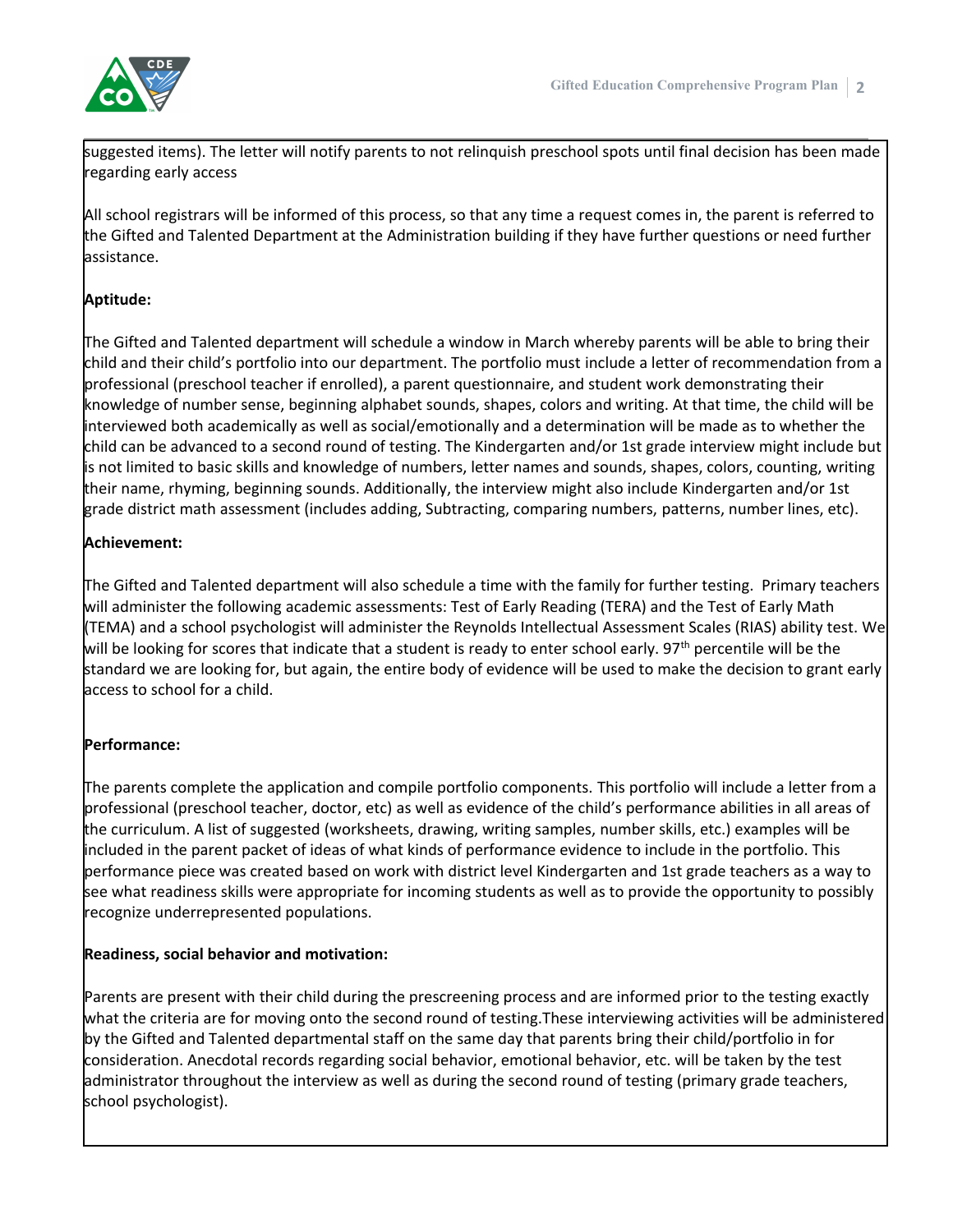

 $\mathbf{r}$  $\mathbf{r}$ **r f**  $\mathbf{I}$ **r m**  $\mathbf{I}$ **n**  $\mathbf{r}$  $\mathbf{r}$ **:**

# Criteria

#### **Aptitude: Aptitude:**

The Gifted and Talented department will schedule a window in March whereby parents will be able to bring their child and their child's portfolio into our department. The portfolio must include a letter of recommendation from a professional (preschool teacher if enrolled), a parent questionnaire, and student work demonstrating their knowledge of number sense, beginning alphabet sounds, shapes, colors and writing. At that time, the child will be interviewed both academically as well as social/emotionally and a determination will be made as to whether the child can be advanced to a second round of testing. The Kindergarten and/or 1st grade interview might include but is not limited to basic skills and knowledge of numbers, letter names and sounds, shapes, colors, counting, writing their name, rhyming, beginning sounds. Additionally, the interview might also include Kindergarten and/or 1st grade district math assessment (includes adding, Subtracting, comparing numbers, patterns, number lines, etc).

# **Achievement:**

# **Achievement:**

The Gifted and Talented department will also schedule a time with the family for further testing. Primary teachers will administer the following academic assessments: Test of Early Reading (TERA) and the Test of Early Math (TEMA) and a school psychologist will administer the Reynolds Intellectual Assessment Scales (RIAS) ability test. We will be looking for scores that indicate that a student is ready to enter school early. 97<sup>th</sup> percentile will be the standard we are looking for, but again, the entire body of evidence will be used to make the decision to grant early access to school for a child.

## **Performance:**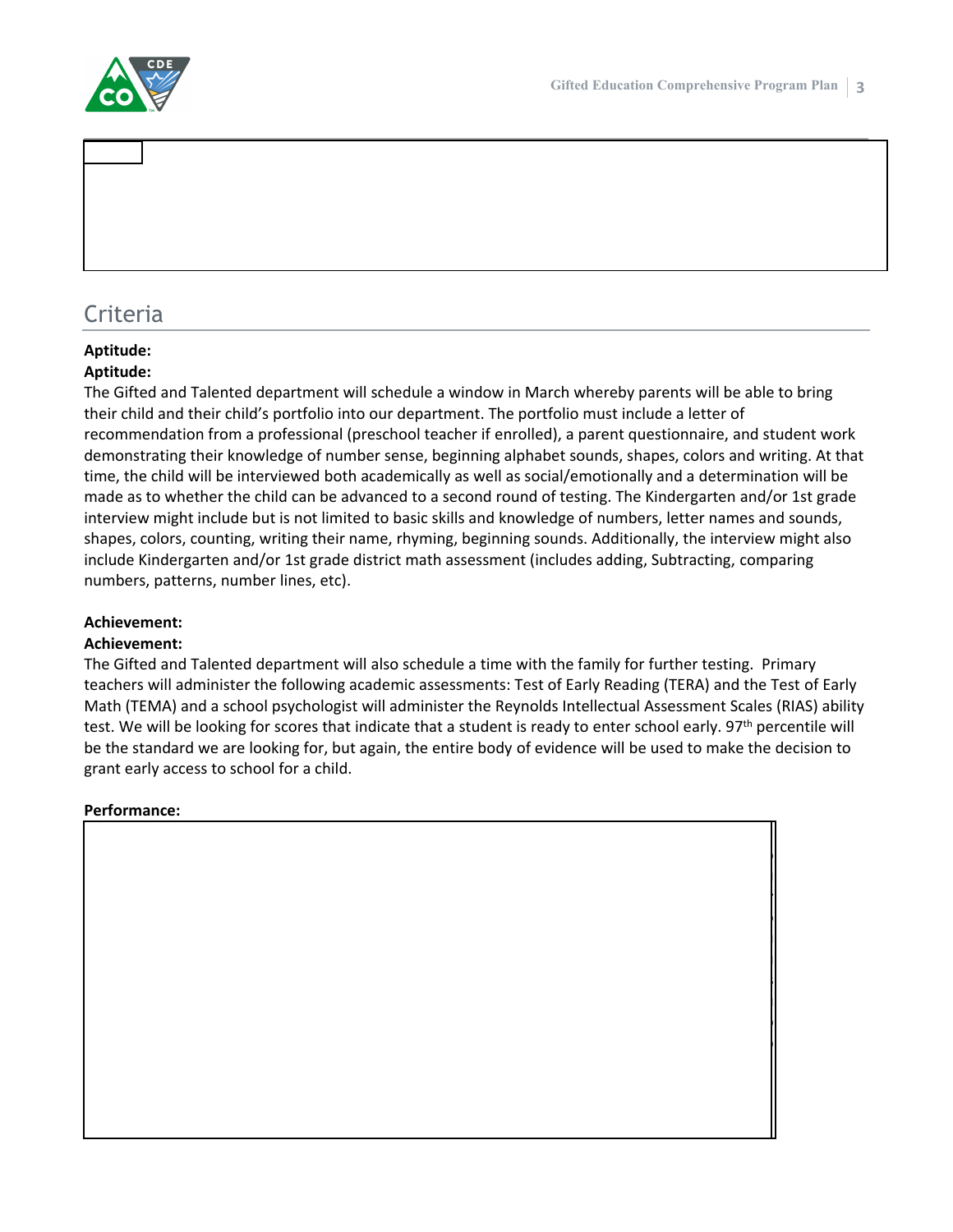

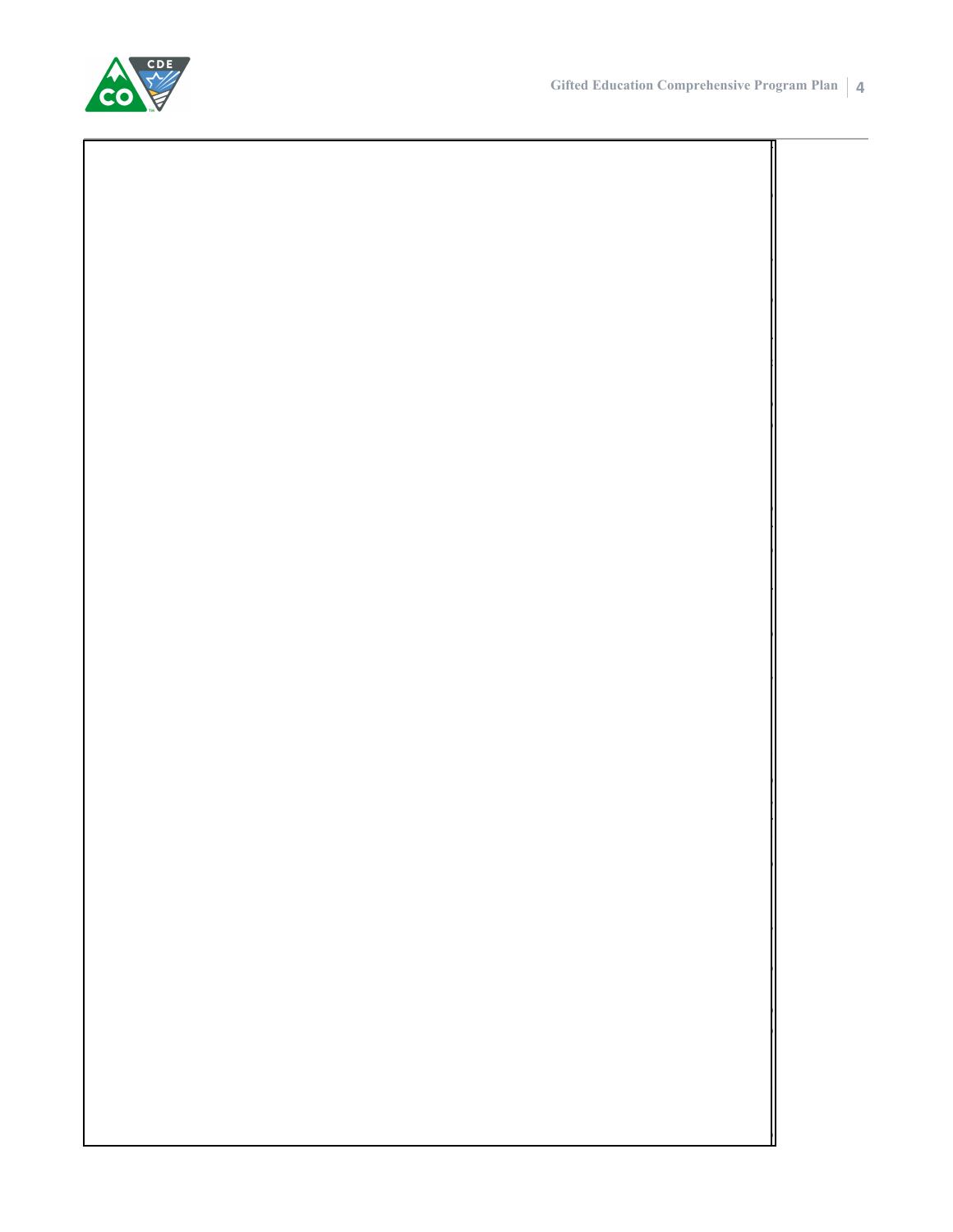

 $\mathbf{I}$  $\mathbf{I}$  $\overline{\phantom{a}}$ t f  $\mathbf{I}$ l i  $\mathbf{I}$ 

 $\overline{\phantom{a}}$  $\mathbf{I}$  $\mathsf{L}$  $\mathbf{I}$  $\mathbf{I}$  $\mathbf{I}$  $\mathsf{I}$  $\mathbf{I}$ t  $\mathsf{l}$ .

 $\mathbf{I}$  $\mathbf{I}$ i  $\mathsf{l}$ 

 $\mathbf{I}$  $\mathbf{I}$  $\overline{\phantom{a}}$ t f  $\mathbf{I}$ l i  $\mathbf{I}$ 

 $\mathbb{L}$ i l l

i  $\mathbf{I}$  $\overline{\phantom{a}}$ l  $\mathbf{I}$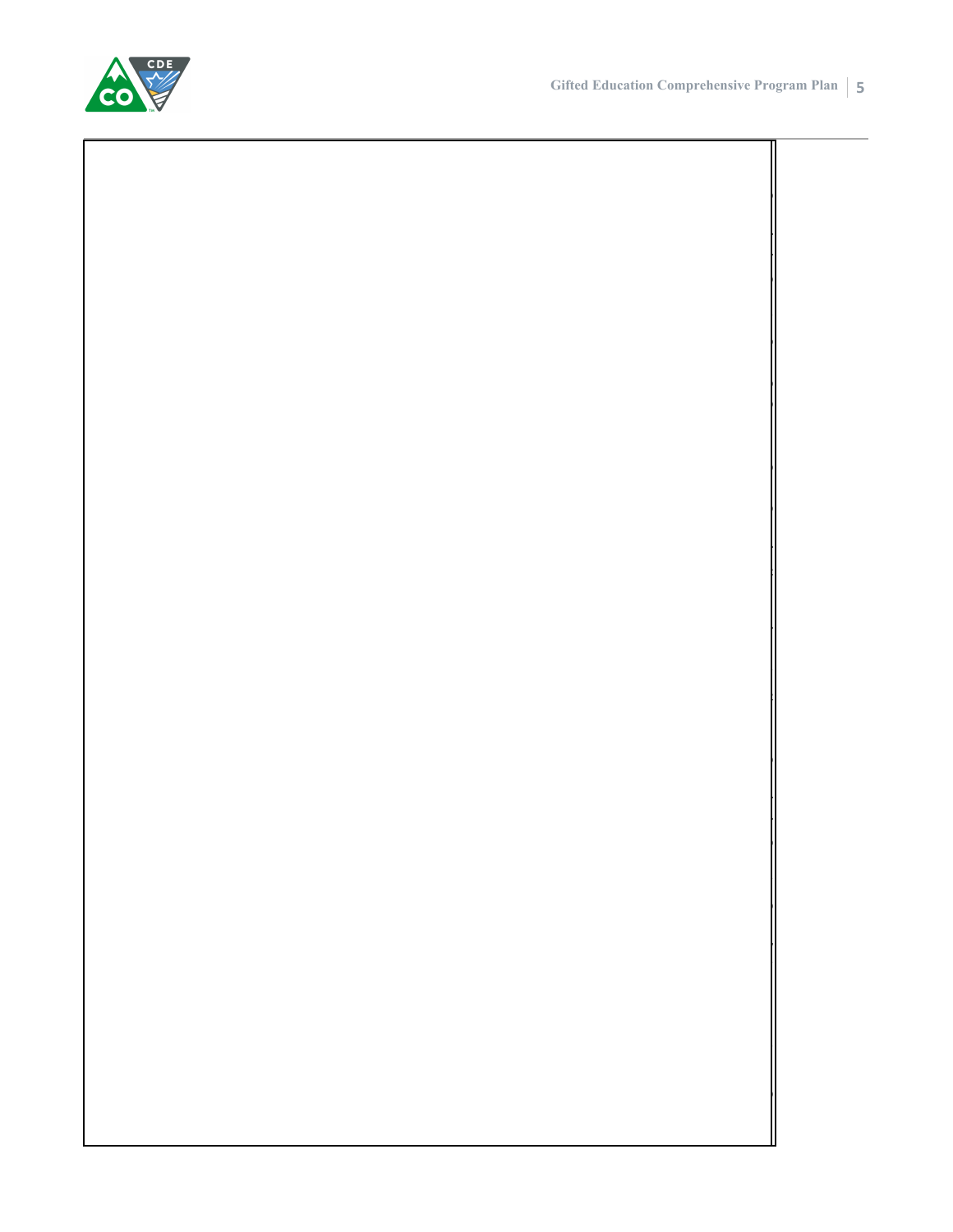

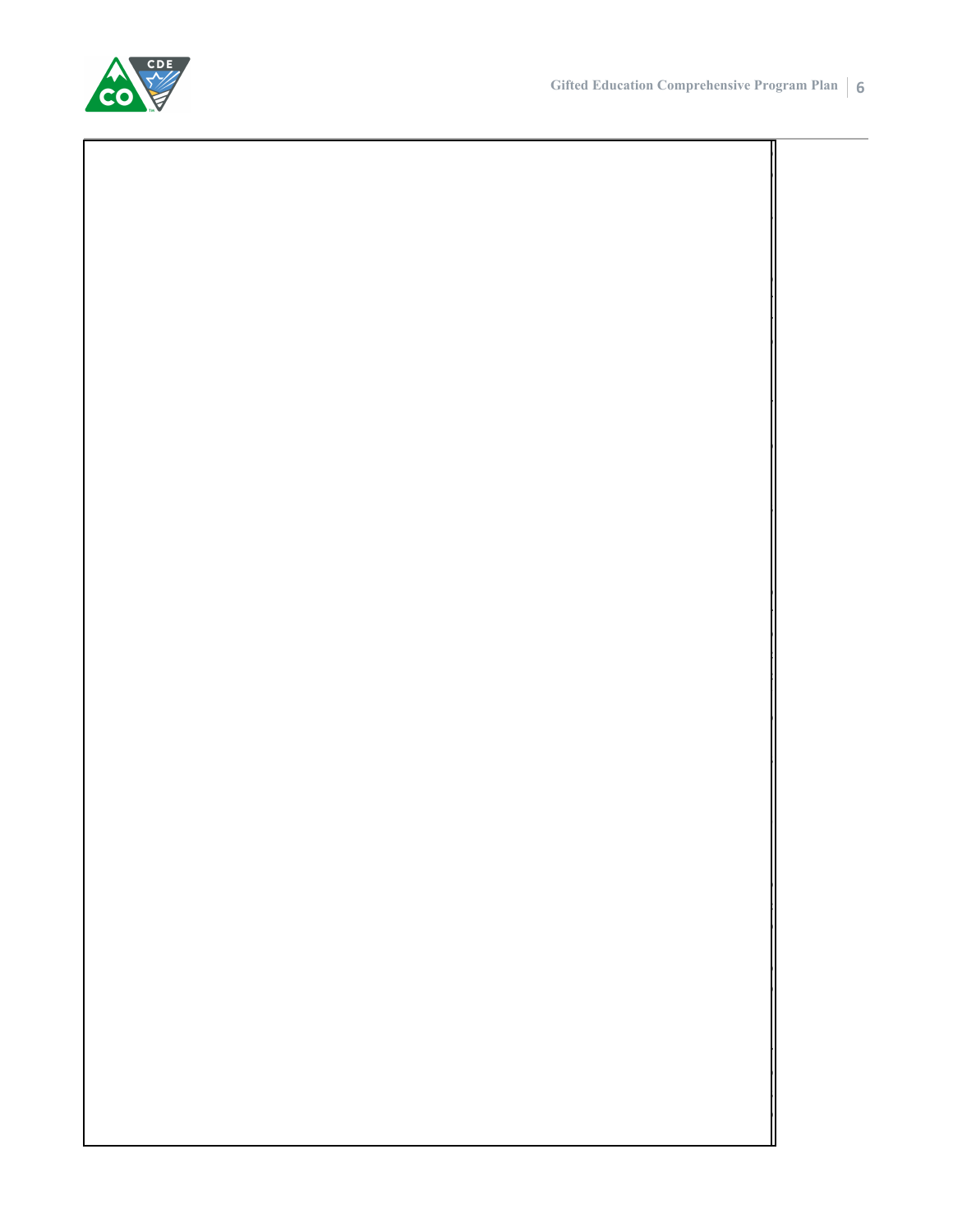

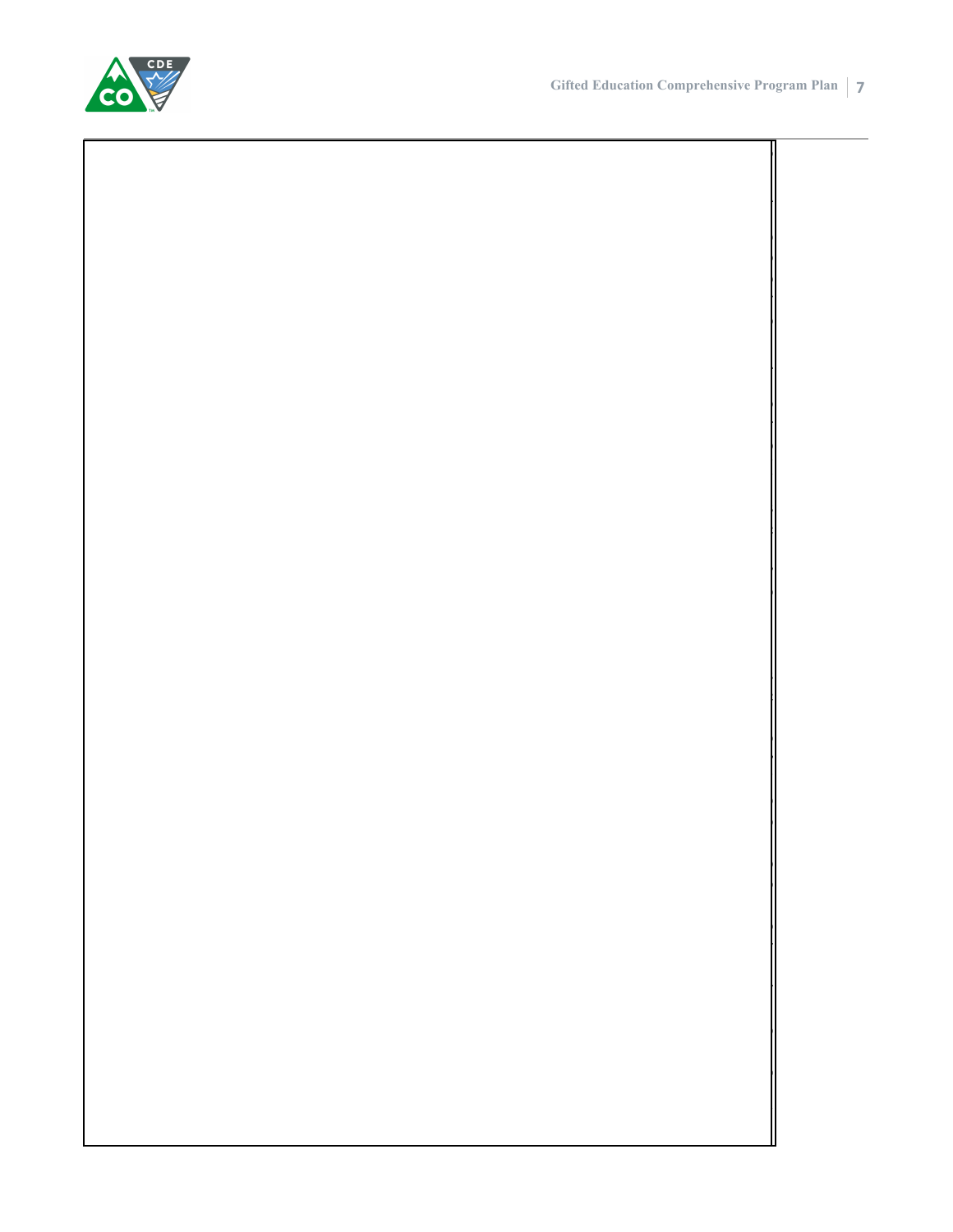

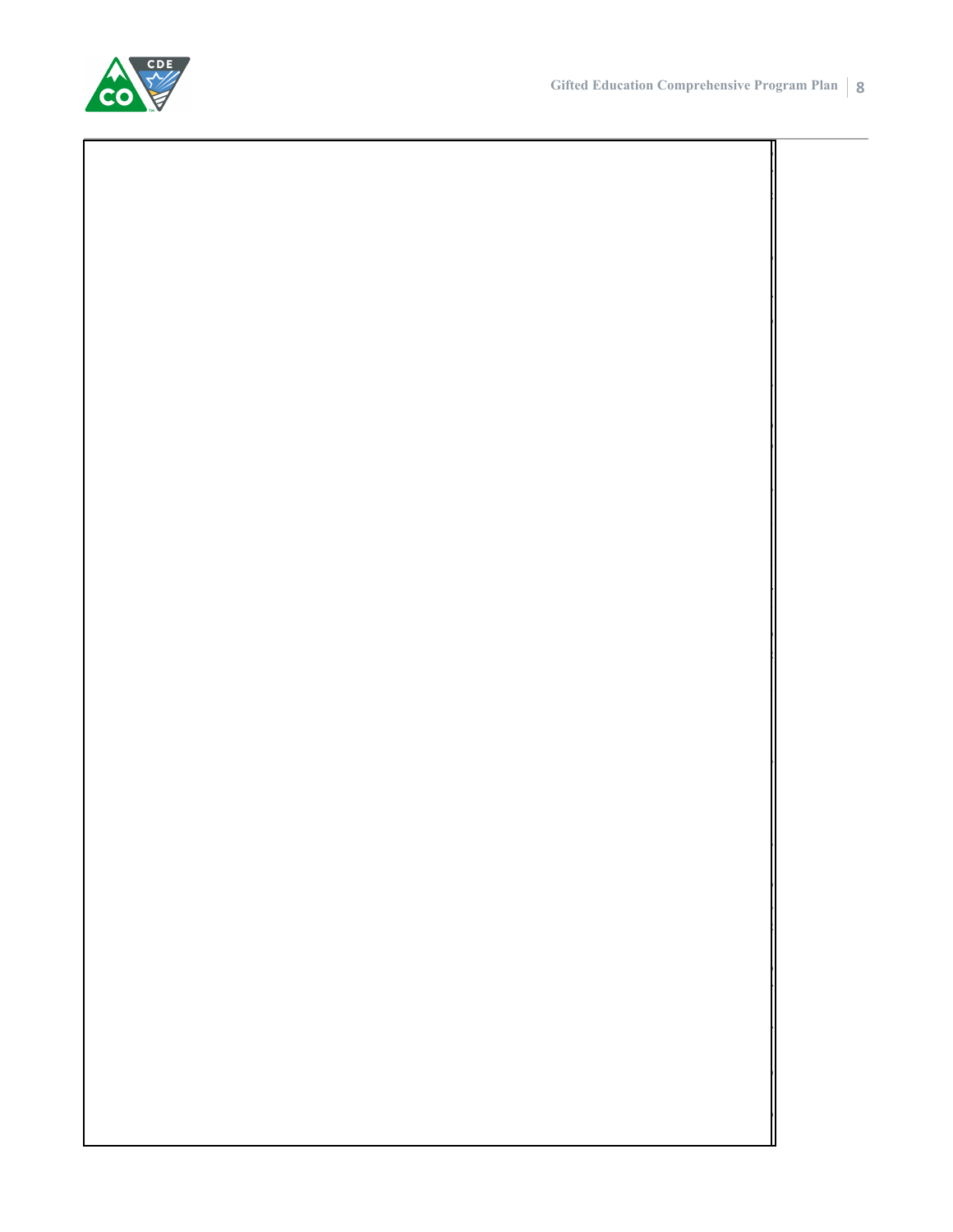

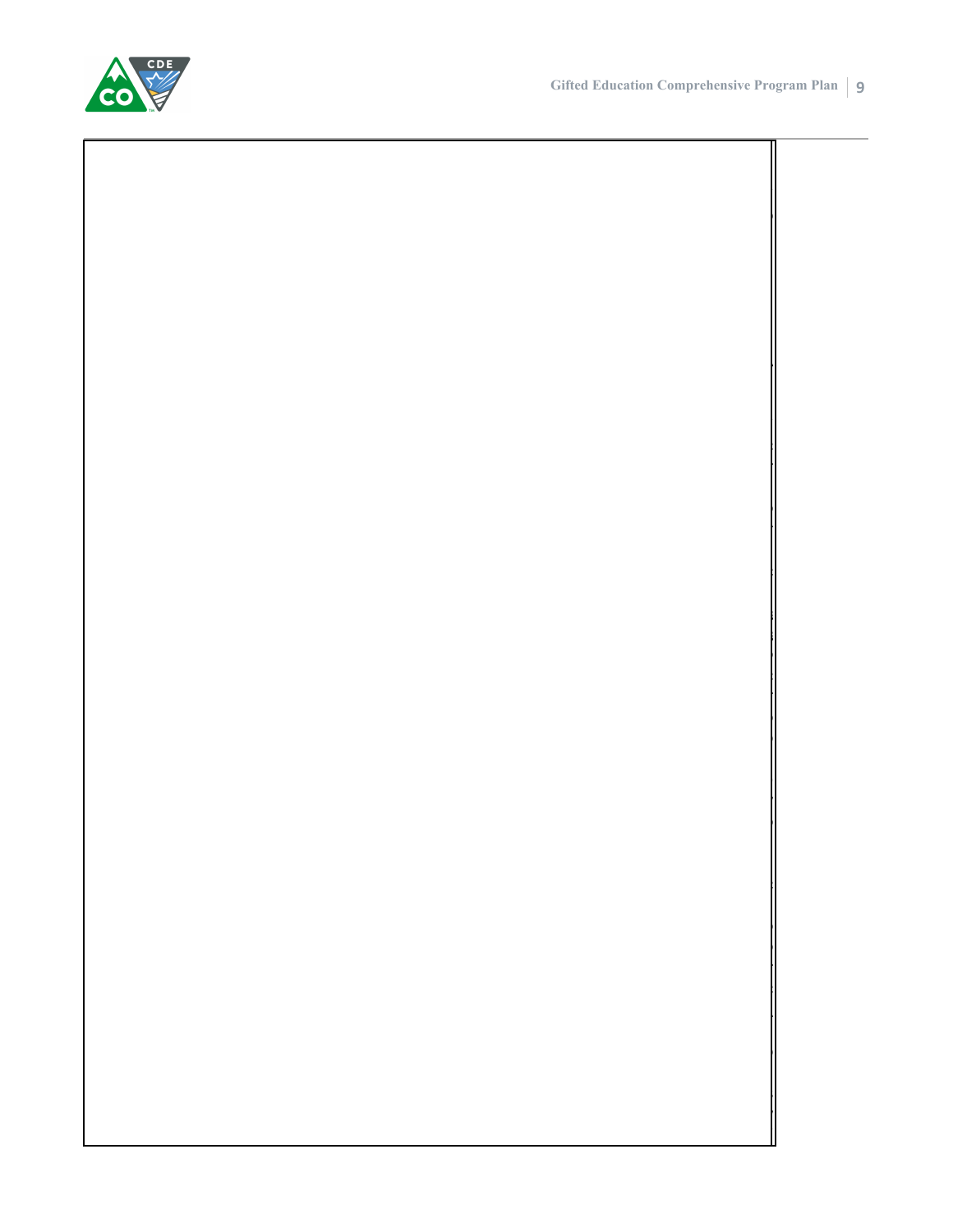

 $\mathbf{I}$  $\mathbf{I}$ ,

 $\mathbf{L}$  $\overline{\phantom{a}}$ i t i  $\mathbf{I}$  $\mathbf{I}$ 

 $\mathsf{l}$  $\mathsf{I}$  $\mathsf{L}$  $\mathbf{I}$ l  $\mathsf{I}$  $\mathsf{l}$ ,

 $\mathbf{I}$  $\mathbf{I}$  $\mathsf{L}$  $\mathbf{I}$  $\mathsf{I}$  $\overline{\phantom{a}}$ 

 $\mathsf{l}$  $\mathsf{l}$ i l l  $\mathsf{l}$ ,

 $\mathsf{I}$ t  $\overline{\phantom{a}}$ . )

 $\mathsf{I}$  $\mathbf{I}$  $\mathsf{I}$  $\mathsf{L}$  $\mathbf{I}$ l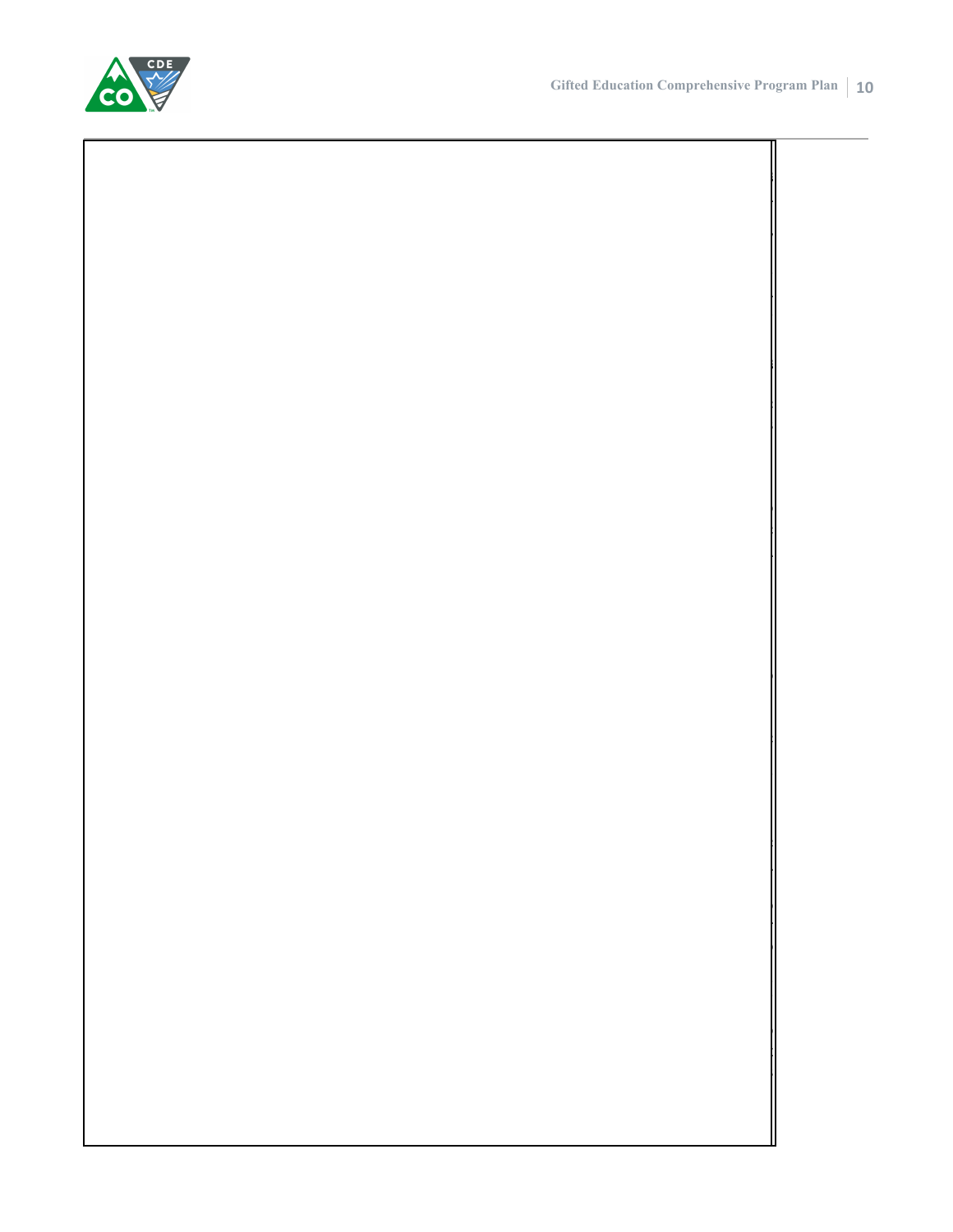

 $\mathsf{I}$  $\mathsf{l}$ 

 $\mathbb{L}$ i l l

 $\mathbf{I}$  $\mathsf{I}$ 

i  $\mathbf{I}$  $\overline{\phantom{a}}$ l  $\mathbf{I}$  $\mathbf{I}$  $\mathsf{I}$  $\mathbf{I}$ 

i  $\mathbf{I}$ 

t  $\mathbf{I}$  $\mathsf{I}$ 

 $\mathbf{I}$  $\mathsf{I}$  $\overline{\phantom{a}}$  $\mathsf{I}$  $\mathbf{I}$ t

 $\mathbf{I}$  $\mathsf{I}$  $\overline{\phantom{a}}$  $\mathbf{I}$  $\mathsf{I}$ t

 $\mathbf{I}$ f

i  $\mathbf{I}$  $\mathsf{I}$  $\mathsf{I}$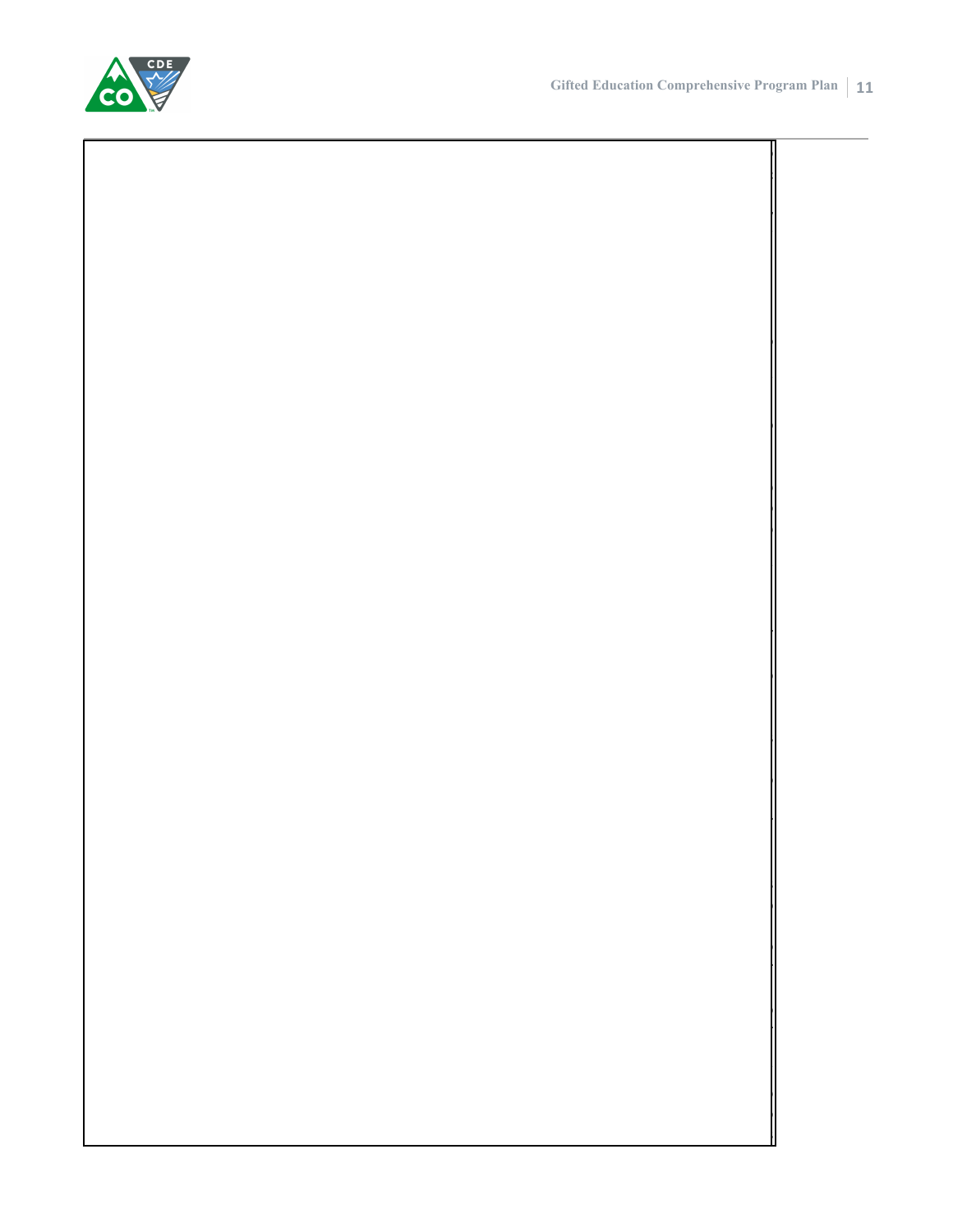

 $\mathsf{l}$ 

 $\mathbf{I}$ f

 $\mathbf{L}$  $\mathbf{I}$  $\mathsf{I}$ t

 $\mathbf{I}$ i  $\mathbf{I}$  $\mathbf{I}$  $\mathsf{l}$ 

 $\mathbf{I}$ f

 $\mathbf{I}$  $\mathsf{I}$  $\overline{\phantom{a}}$ f  $\mathbf{I}$  $\overline{\phantom{a}}$  $\mathsf{L}$  $\mathsf{I}$  $\mathbf{I}$  $\overline{\phantom{a}}$  $\mathsf{I}$ 

 $\mathsf{I}$  $\mathbf{I}$ i  $\mathbf{I}$  $\mathsf{I}$  $\mathbf{I}$  $\overline{\phantom{a}}$  $\mathsf{I}$ 

t  $\mathbf{I}$ 

i  $\mathbf{I}$  $\overline{\phantom{a}}$ l  $\mathbf{I}$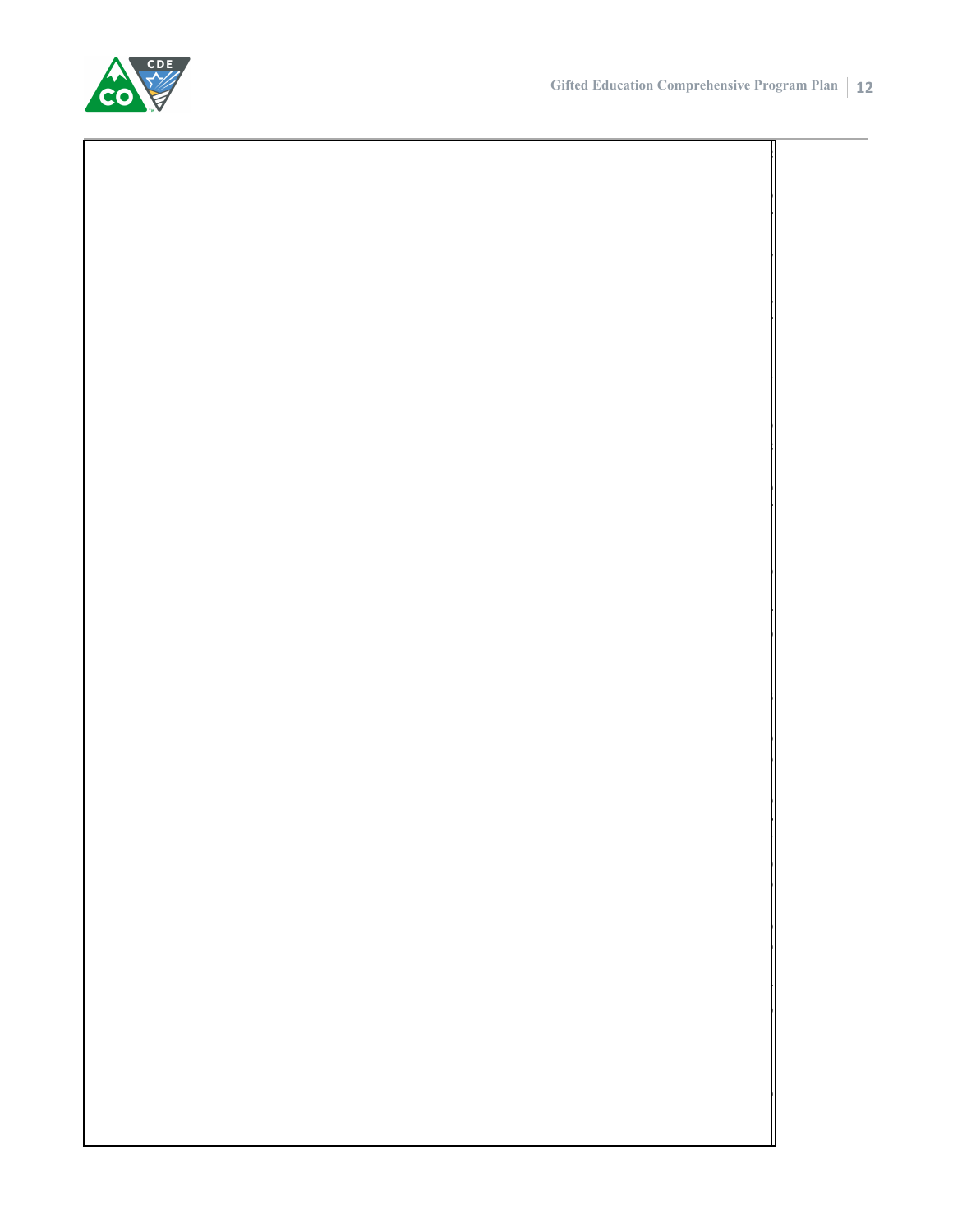

 $\mathbf{I}$  $\mathsf{I}$ 

i  $\mathbf{I}$ 

t  $\mathbf{I}$  $\mathsf{I}$ 

 $\mathbf{I}$  $\mathbf{I}$  $\overline{\phantom{a}}$ t f  $\mathbf{I}$ l i  $\mathbf{I}$ .

 $\mathbf{I}$  $\mathbf{I}$ i  $\mathsf{l}$ 

 $\mathbf{I}$  $\mathsf{I}$  $\overline{\phantom{a}}$ f  $\mathbf{I}$  $\overline{\phantom{a}}$  $\mathsf{L}$  $\mathsf{I}$  $\mathbf{I}$  $\overline{\phantom{a}}$  $\mathsf{I}$ 

 $\mathbf{I}$ i  $\mathsf{I}$  $\overline{\phantom{a}}$  $\mathsf{I}$ 

 $\mathbb{L}$  $\mathsf{I}$  $\mathsf{l}$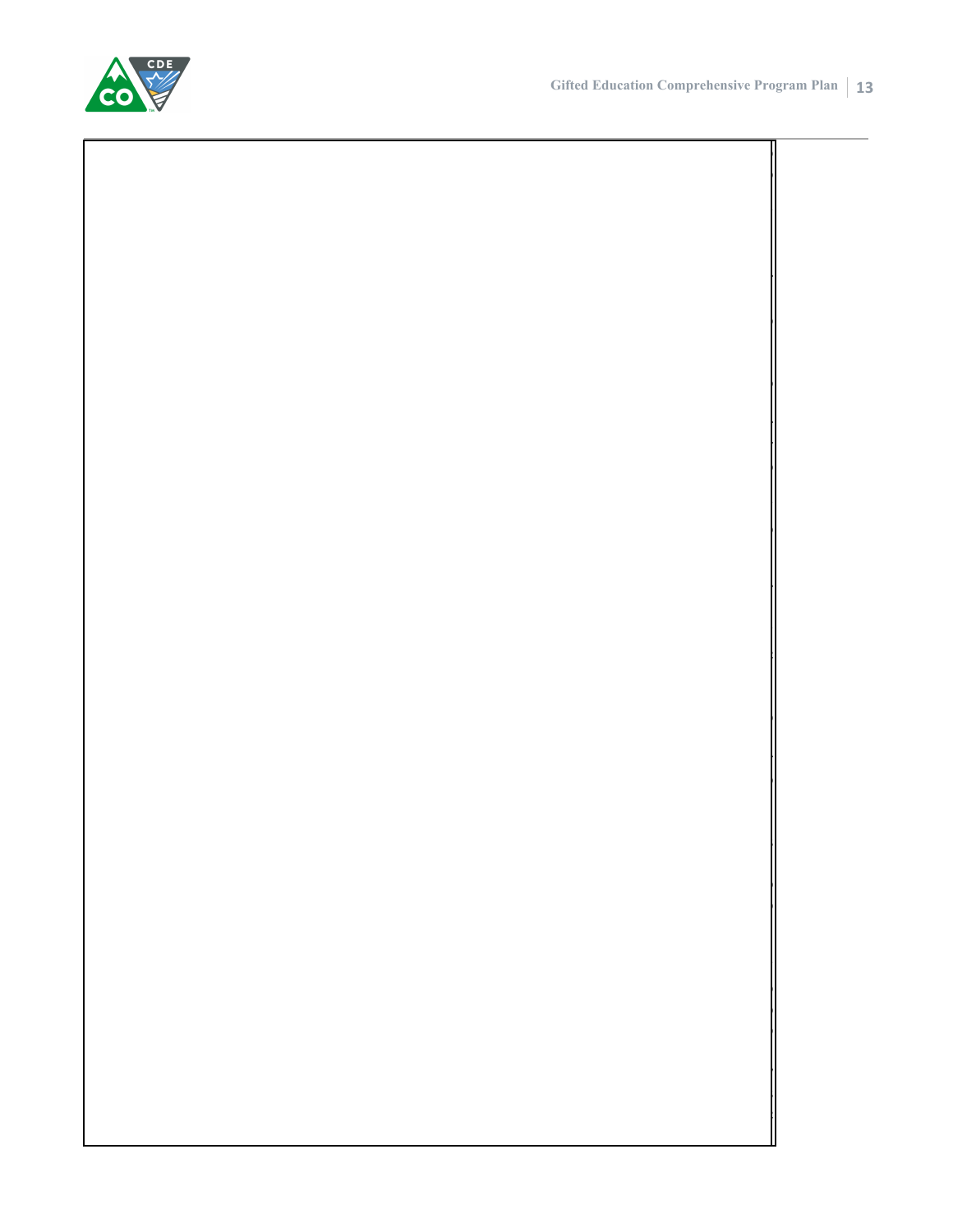

 $\overline{\phantom{a}}$  $\overline{\phantom{a}}$  $\mathsf{I}$  $\mathsf{I}$ t  $\mathsf{I}$  $\mathbf{I}$ 

 $\mathbf{I}$  $\mathsf{I}$  $\mathsf{l}$  $\mathsf{I}$  $\mathbf{I}$ 

 $\mathbf{I}$  $\mathbf{I}$ 

 $\mathbf{L}$  $\mathbf{I}$  $\overline{\phantom{a}}$  $\mathbf{I}$ 

 $\mathbf{L}$ i t  $\mathbf{I}$ 

 $\mathbf{I}$ i  $\mathsf{l}$ t  $\overline{\phantom{a}}$ i  $\overline{\phantom{a}}$ t

l  $\mathsf{I}$  $\mathbf{I}$  $\mathsf{I}$ l

 $\mathbf{I}$ i  $\mathbf{I}$  $\mathbf{I}$  $\mathsf{I}$  $\overline{\phantom{a}}$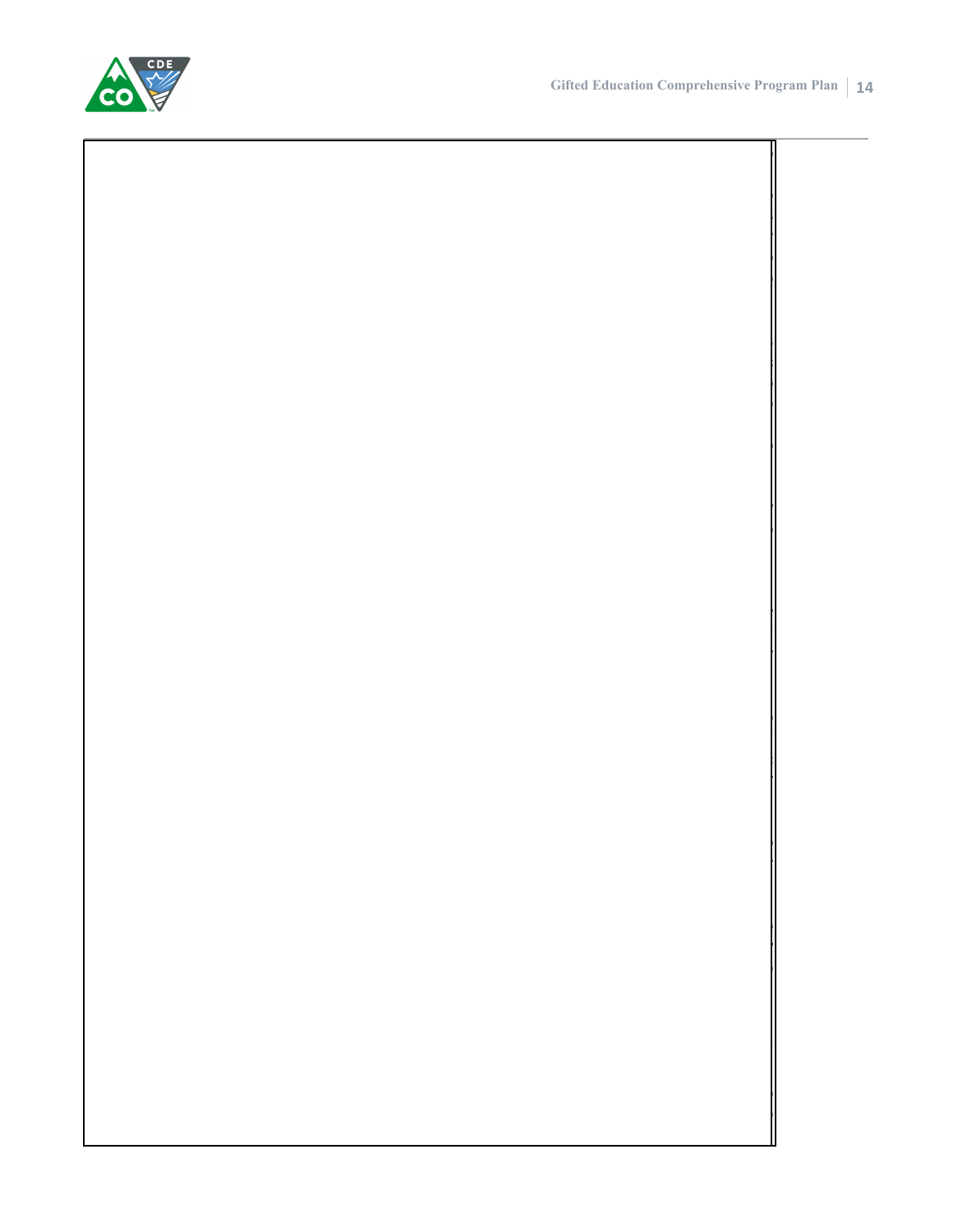

 $\mathbf{I}$  $\mathsf{I}$  $\overline{\phantom{a}}$ t  $\mathsf{I}$  $\mathbf{I}$ 

 $\mathsf{I}$  $\mathbf{I}$  $\mathbf{I}$ 

1  $\mathsf{l}$ t

 $\mathbf{I}$  $\overline{\phantom{a}}$  $\mathsf{I}$  $\mathbf{I}$  $\mathsf{I}$ 

t  $\mathsf{I}$  $\mathsf{I}$  $\overline{\phantom{a}}$  $\mathbf{I}$  $\mathsf{I}$  $\overline{\phantom{a}}$  $\mathsf{l}$ 

 $\mathsf{I}$  $\mathsf{l}$ 

 $\mathsf{I}$ 

 $\mathbf{L}$  $\mathsf{I}$  $\mathbf{I}$ 

t  $\mathbf{I}$ 

 $\mathsf{l}$  $\mathsf{I}$  $\mathsf{I}$ 

 $\mathbf{L}$  $\mathbf{I}$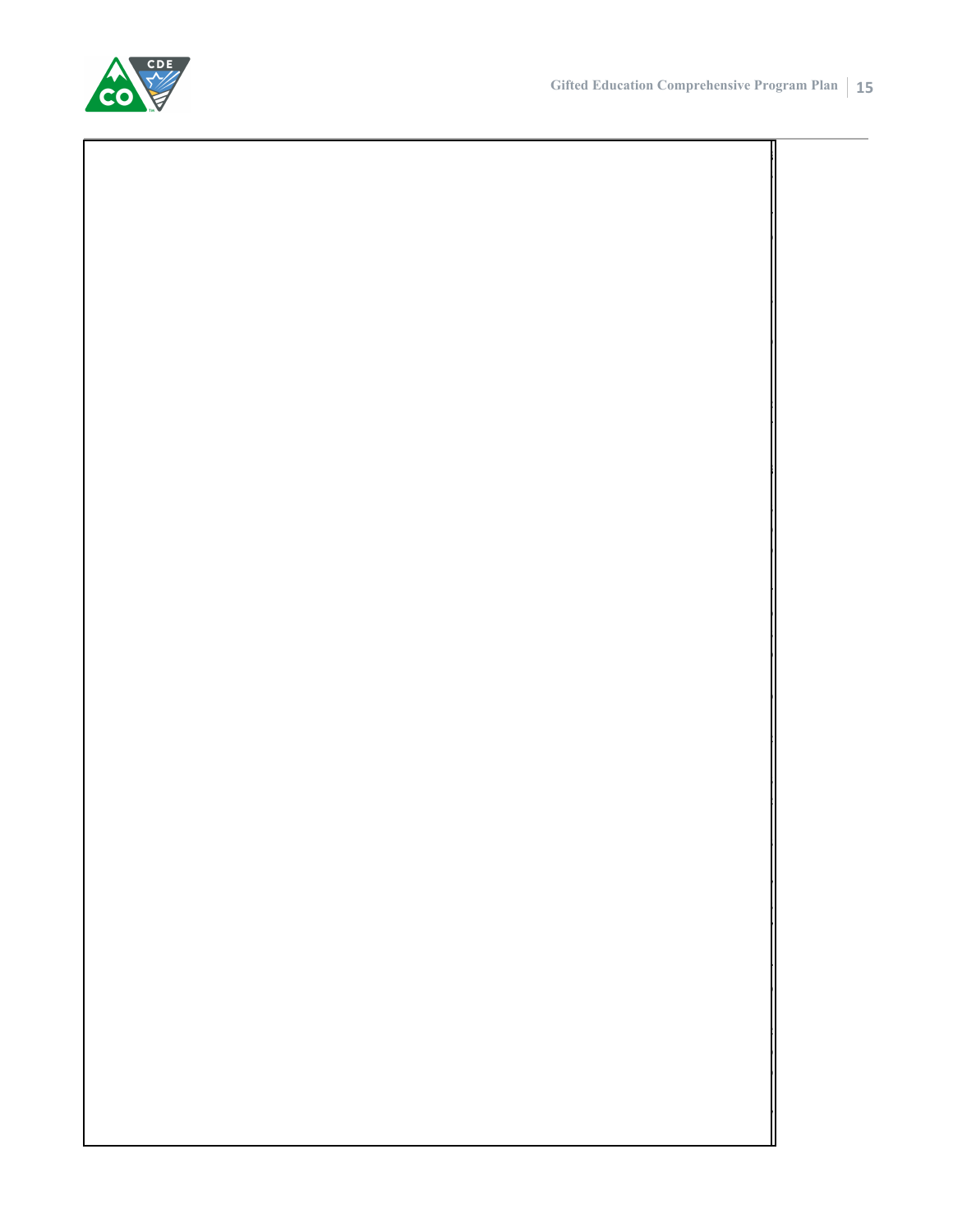

 $\mathsf{I}$ t

 $\overline{\phantom{a}}$  $\mathsf{I}$  $\mathsf{I}$  $\mathbf{I}$ i  $\mathbf{I}$  $\mathsf{I}$  $\mathsf{l}$  $\mathsf{l}$ 

 $\mathsf{l}$  $\mathbf{I}$ i l l  $\mathsf{l}$ 

 $\mathbf{L}$  $\mathsf{I}$  $\overline{\phantom{a}}$  $\mathsf{I}$ 

 $\mathsf{I}$  $\mathbf{I}$  $\mathbf{I}$  $\overline{\phantom{a}}$  $\mathbf{I}$  $\mathbf{I}$  $\overline{\phantom{a}}$ i  $\mathsf{I}$ t  $\mathsf{I}$ 

f  $\mathbf{I}$  $\overline{\phantom{a}}$ 

i  $\mathbf{I}$  $\overline{\phantom{a}}$  $\mathbf{I}$  $\mathsf{L}$ i  $\mathbf{I}$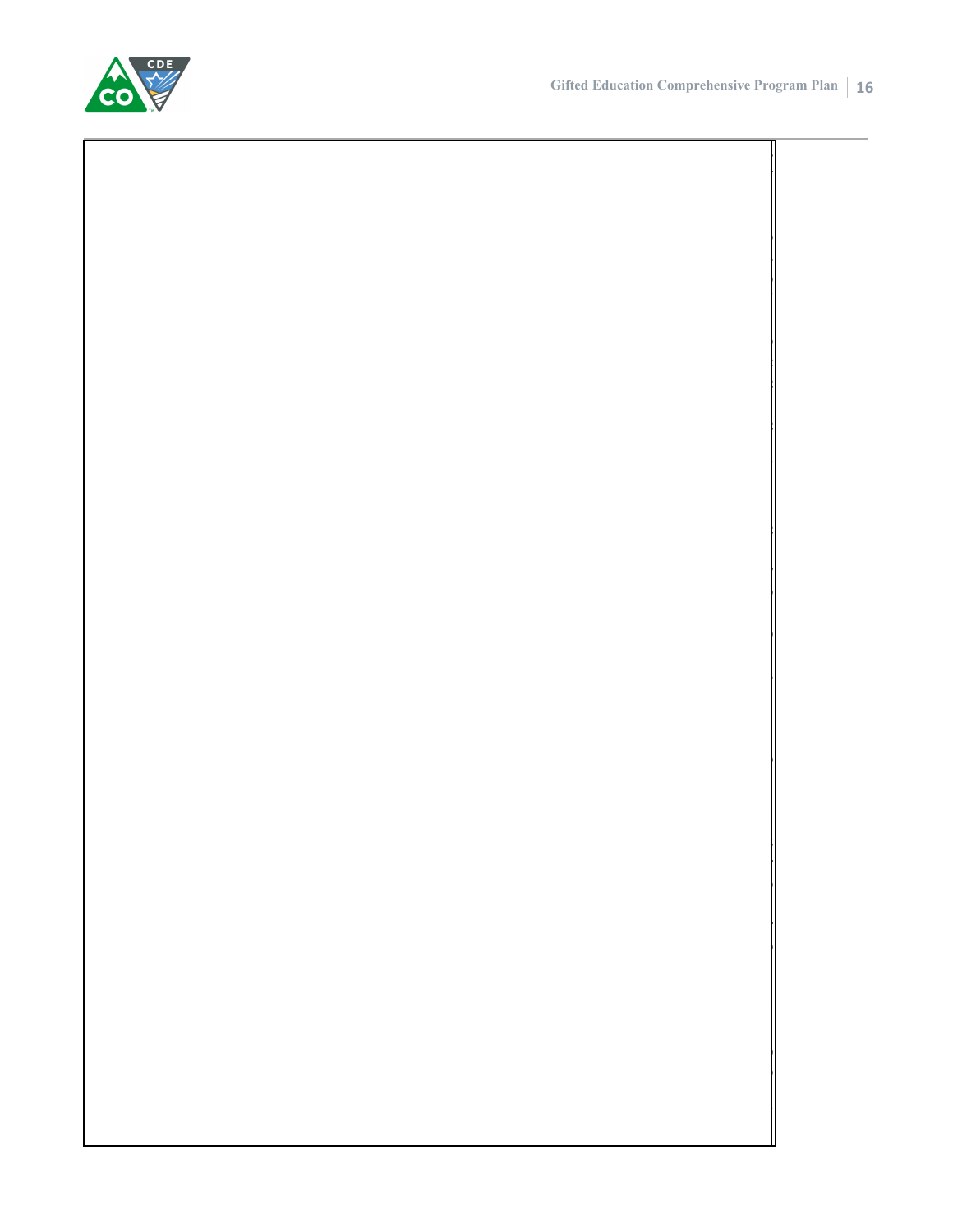

 $\mathbf{I}$ 

 $\mathsf{l}$ t  $\mathbf{I}$  $\mathbf{I}$  $\mathsf{I}$  $\mathbf{I}$ t  $\mathsf{l}$ 

 $\mathsf{I}$  $\mathsf{l}$ 

 $\mathbf{L}$  $\mathsf{I}$ l l

 $\mathsf{I}$  $\mathsf{l}$ 

t  $\mathbf{I}$ 

 $\mathbf{I}$  $\overline{\phantom{a}}$  $\mathbf{I}$  $\mathbf{I}$ i  $\mathbf{I}$  $\mathsf{I}$ 

t  $\mathbf{I}$  $\mathsf{I}$ 

 $\mathbf{I}$  $\mathbf{I}$  $\mathbf{I}$  $\mathbf{I}$  $\overline{\phantom{a}}$ t  $\mathbf{I}$  $\mathbf{I}$ i t  $\mathbf{I}$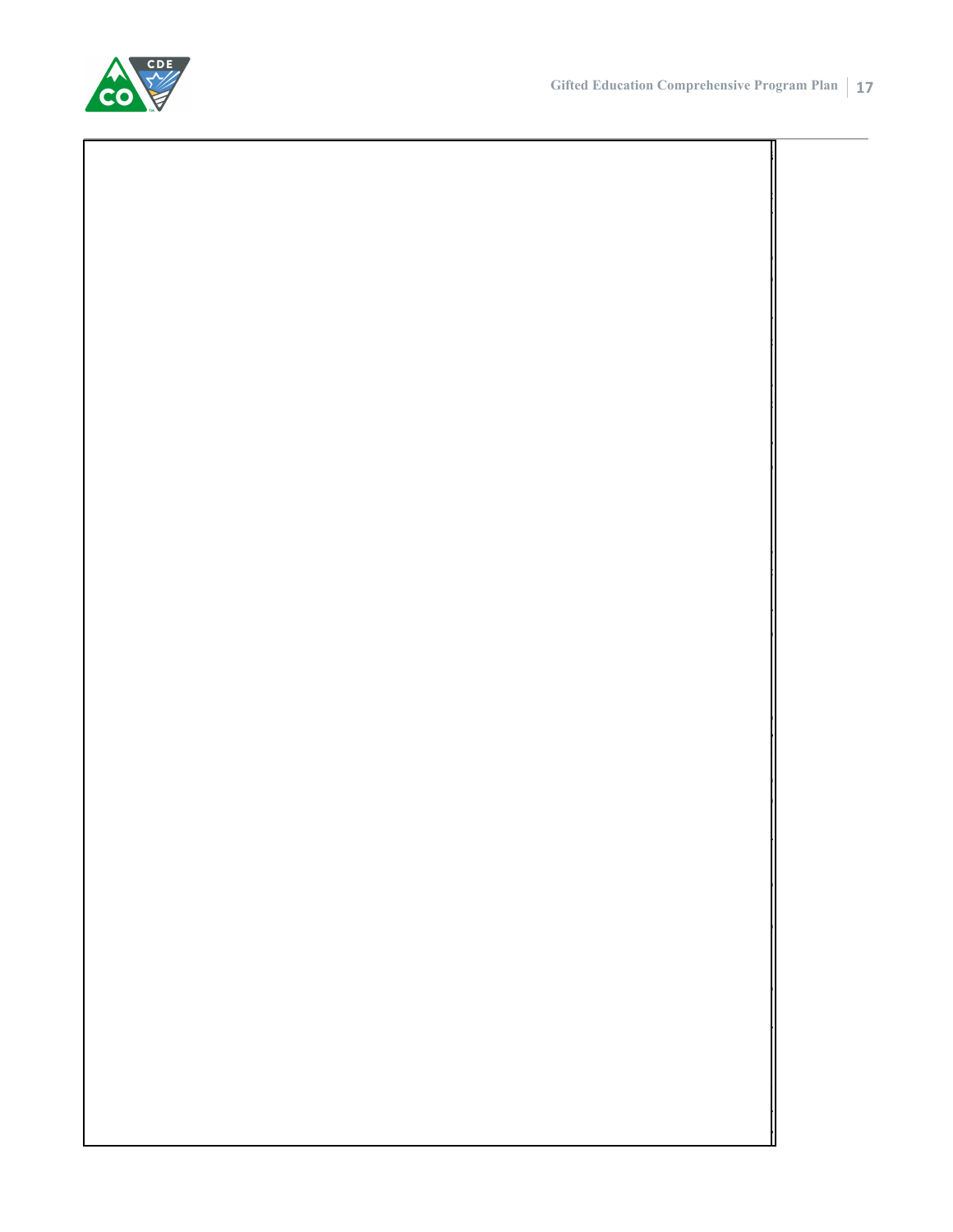

t  $\mathbf{I}$ 

 $\mathbf{I}$  $\mathbf{I}$  $\mathsf{l}$  $\mathsf{l}$ i  $\mathbf{I}$ l  $\mathbf{I}$ 

 $\overline{\phantom{a}}$  $\mathsf{I}$  $\overline{\phantom{a}}$  $\mathbf{I}$  $\mathbf{I}$  $\mathbf{I}$ i  $\mathsf{l}$  $\mathsf{I}$ 

 $\mathbf{I}$  $\mathbf{I}$  $\mathbf{I}$  $\mathsf{I}$  $\overline{\phantom{a}}$  $\overline{\phantom{a}}$  $\mathsf{I}$  $\mathbf{I}$  $\overline{\phantom{a}}$  $\mathsf{I}$  $\mathsf{l}$  $\mathsf{I}$  $\mathbf{I}$ t  $\mathsf{I}$  $\mathbf{I}$ 

 $\mathbf{I}$  $\mathbf{I}$  $\mathbf{I}$  $\mathbf{I}$ l  $\mathsf{I}$ t i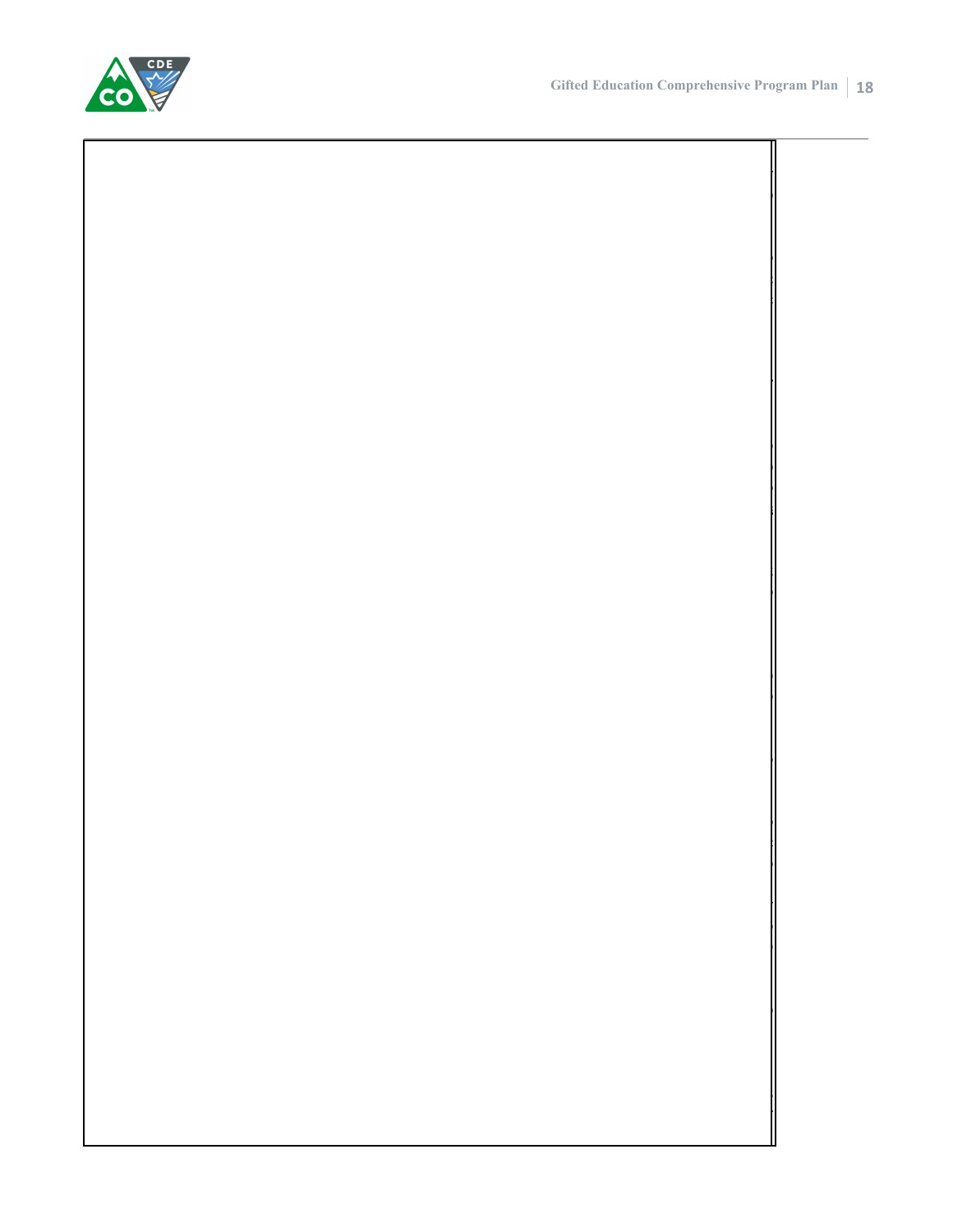

 $\mathbf{I}$  $\mathbf{I}$  $\mathsf{l}$ .

#### **Readiness, social behavior and motivation:**

#### **Readiness, social behavior and motivation:**

- Parents are present with their child during the interviewing process and are informed prior to that exactly what the criteria are for moving onto the second round of testing.
- These interviewing activities will be administered by the Gifted and Talented departmental staff on the same day that parents bring their child/portfolio in for consideration.
- Anecdotal records regarding social behavior, emotional behavior, etc. will be taken by the test administrator during the second round of testing (primary grade teachers, school psychologist).

Parents will be briefed on the following information:

A general information session will be presented by the Gifted and Talented department discussing the requirements of the portfolio, what a highly gifted student looks like, the interview process and round two testing process and the pros and cons to consider regarding early access, research related to early access and acceleration, and details on how they will be notified on the final determination of the team.

A team (including licensed staff trained in early access – such as preschool and primary teachers as well as a school psychologist and Gifted departmental staff) will review the student portfolio and the assessment data.

All the data from the process will be compiled by using the Kindergarten/1st grade district report card, and indicating which skills the child has already mastered. The expectation will be that a student who masters 80% of the grade level benchmarks and standards will be a good candidate for early access. This will also be looked at in conjunction with the data on social/emotional readiness, and observations and impressions of the students' behavior calculated by the school psychologist/primary teachers.

#### **Support system:**

Support system:

Any child who enters school through the early access process will be identified as a Gifted and Talented student. They will have an Advanced Learning Plan (notated as a GRADE ACCELERATION) developed upon entering school, and school administration, teacher, counselor, gifted specialist, and family will collaborate on the development of this plan as well as signing off on a letter of determination. A transition goal will be written into the ALP and will be tracked closely for the first year of schooling. The ALP will be monitored regularly, and the child's progress (teacher will regularly progress monitor all established goals) will be communicated regularly with the above stated Early Access team. Additionally, regular meetings scheduled for every 5 weeks will be established to determine success of programming or additional supports that might be needed. Early access will be documented on the ALP all the way through high school.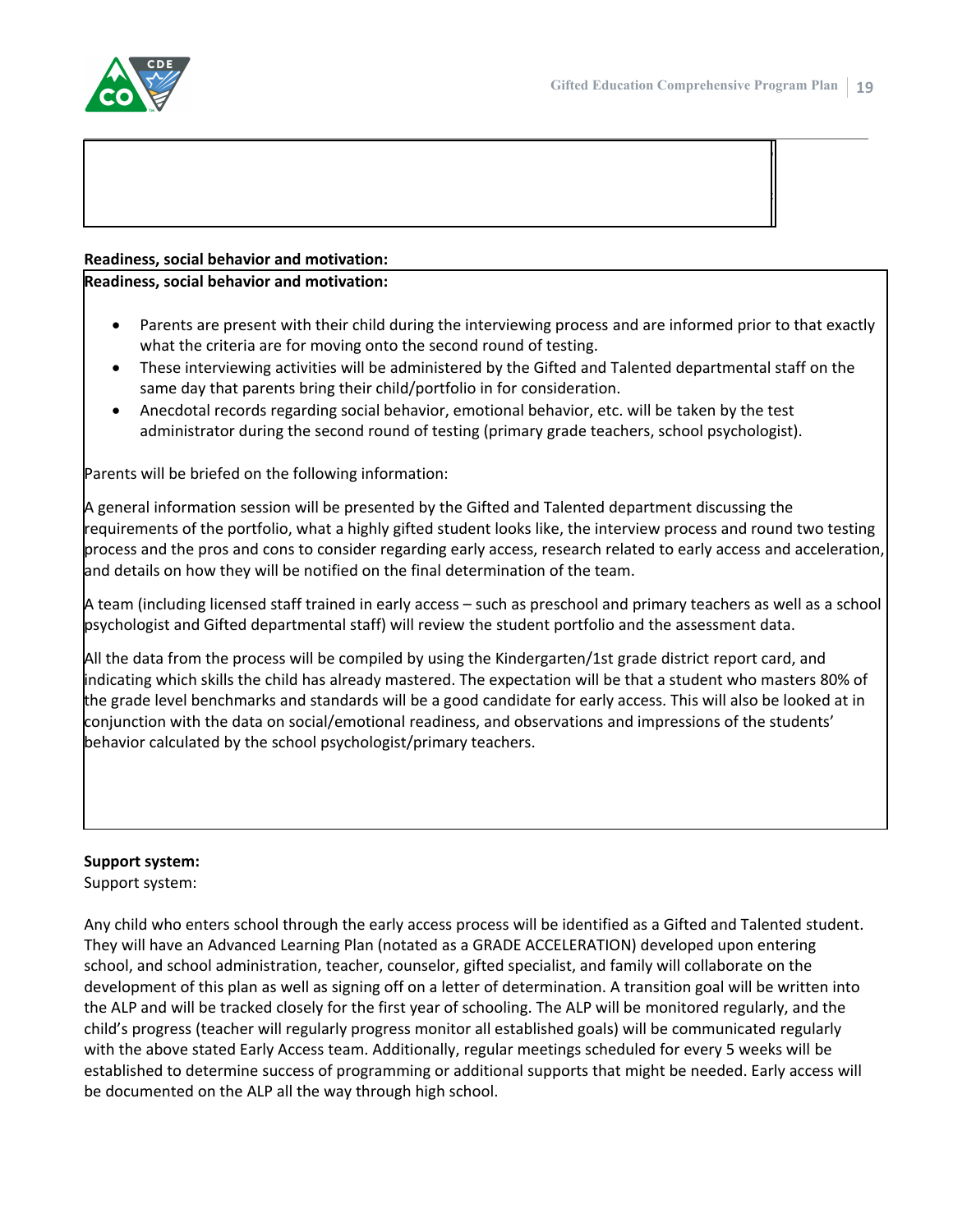

# Process

### **Timelines:**

### **Timeline:**

The process was initiated by Colorado legislation that allows highly advanced gifted 4 year old student who are age 4 by October 1st to enter Kindergarten and 5 year old students who are age 5 by October 1st to enter 1st grade, as long as they meet the requirements set forth by the district.

- Portfolios are due to the Gifted and Talented Department during the first week of March.
- The interview process will be administered the same day the portfolio is received.

 Follow-up ability and achievement testing will be scheduled the day of the prescreening if the child scored high enough to move on to round two. Testing will then be conducted by a school psychologist and primary teachers in April. Families will be notified of the decisions before the end of April.

 Since our population is very mobile due to a large military population, there will be a secondary timeline for families that move in to the district over the summer. There will be 1-2 week period where all phases of this process will take place in a modified version that will take place between school registration and the start of school in August.

#### **Personnel:**

| Personnel:                                                                                                                                                                                                                                                                                                                                                                    |
|-------------------------------------------------------------------------------------------------------------------------------------------------------------------------------------------------------------------------------------------------------------------------------------------------------------------------------------------------------------------------------|
| Personnel Involved in Harrison's Early Access Process:                                                                                                                                                                                                                                                                                                                        |
| All referrals and collection of portfolios and body of evidence data will be handled by the Gifted and<br><b>Talented Department.</b>                                                                                                                                                                                                                                         |
| The school readiness testing will be completed by specially trained primary teachers in conjunction with<br>the Gifted and Talented staff. Academic testing will be conducted by the primary teachers, and the<br>ability/aptitude testing will be administered by a school psychologist that has a background in preschool<br>and lots of experience testing young children. |
| The determination team will include: Coordinator of the Gifted and Talented department, primary teachers<br>who were involved in the process, preschool staff, counselors, psychologists and anyone else deemed<br>necessary.                                                                                                                                                 |

 The support team that will monitor the student and help smooth their transition to school will include school site administrators, teachers, counselors, parents, and gifted specialists.

# **Evaluation:**

## **Evaluation:**

The Gifted and Talented department will schedule a window in March whereby parents will be able to bring their child and their child's portfolio into our department. The portfolio must include a letter of recommendation from a professional (preschool teacher if enrolled), a parent questionnaire, and student work demonstrating their knowledge of number sense, beginning alphabet sounds, shapes, colors and writing. At that time, the child will be interviewed academically as well as social/emotionally and a determination will be made as to whether the child can be advanced to a second round of testing.

97th percentile will be the standard we are looking for, but an entire body of evidence will be used to make the decision to grant Early Access to school for a child.